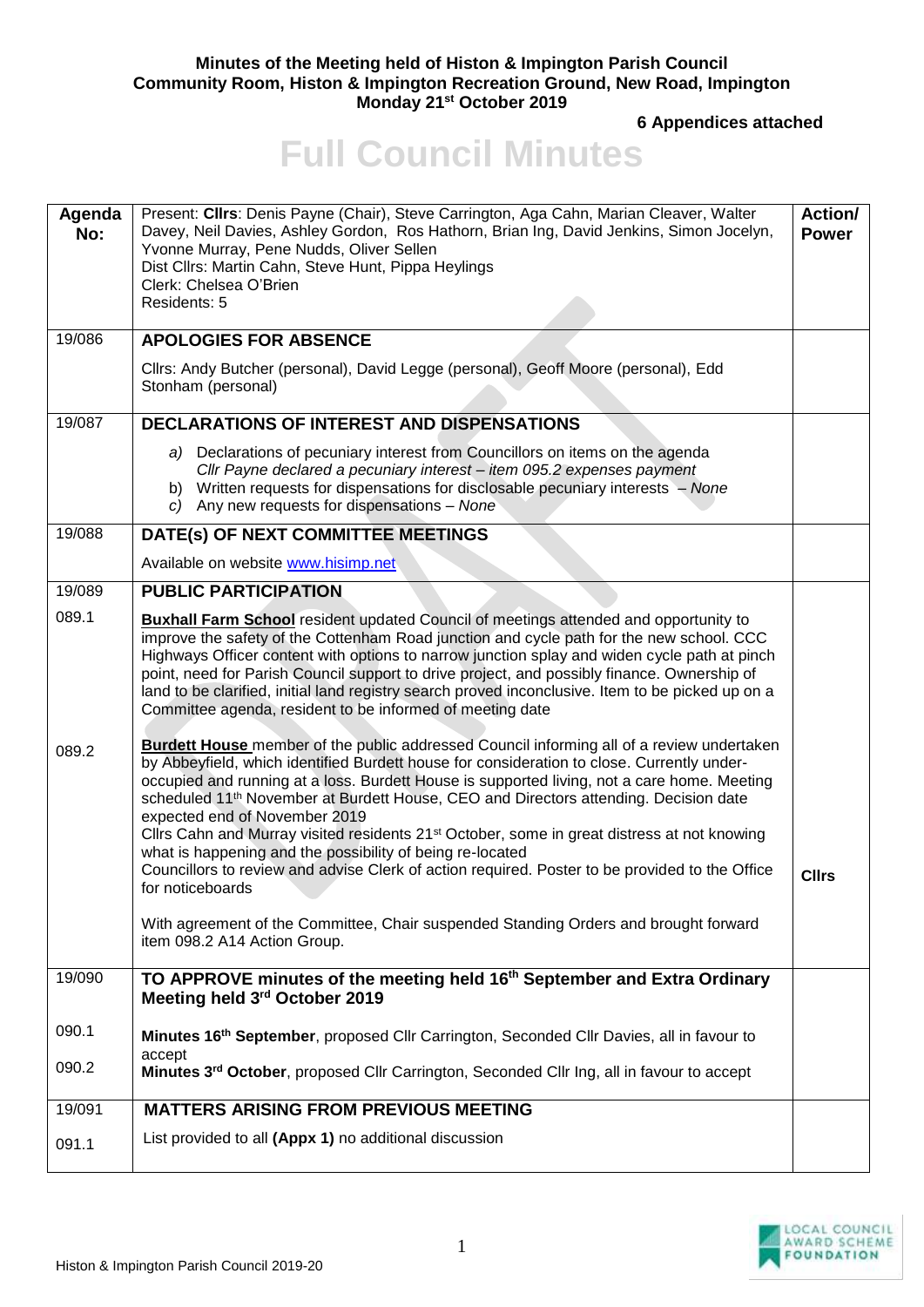| 19/092         | TO CO OPT TO COUNCIL                                                                                                                                                                                                                                                                                                                                                                                                                                                                                                                                                                                                                                                                                                                                                                                                                                                                                                                                                                                                                                                                                                                                                                                                                                                                                                                                                                                                                                                                                                                                                                                                                                                           |                                       |
|----------------|--------------------------------------------------------------------------------------------------------------------------------------------------------------------------------------------------------------------------------------------------------------------------------------------------------------------------------------------------------------------------------------------------------------------------------------------------------------------------------------------------------------------------------------------------------------------------------------------------------------------------------------------------------------------------------------------------------------------------------------------------------------------------------------------------------------------------------------------------------------------------------------------------------------------------------------------------------------------------------------------------------------------------------------------------------------------------------------------------------------------------------------------------------------------------------------------------------------------------------------------------------------------------------------------------------------------------------------------------------------------------------------------------------------------------------------------------------------------------------------------------------------------------------------------------------------------------------------------------------------------------------------------------------------------------------|---------------------------------------|
| 092.1          | 1 vacancy, item for next agenda                                                                                                                                                                                                                                                                                                                                                                                                                                                                                                                                                                                                                                                                                                                                                                                                                                                                                                                                                                                                                                                                                                                                                                                                                                                                                                                                                                                                                                                                                                                                                                                                                                                | <b>Next</b><br>agenda                 |
| 19/093         | <b>TO RECEIVE REPORTS</b>                                                                                                                                                                                                                                                                                                                                                                                                                                                                                                                                                                                                                                                                                                                                                                                                                                                                                                                                                                                                                                                                                                                                                                                                                                                                                                                                                                                                                                                                                                                                                                                                                                                      |                                       |
| 093.1          | <b>Monthly report from County and District Councillors</b><br><b>County Council</b> written monthly report September provided to all and accepted, covering:<br>Committee Meetings; CCC Winter Service Plans; Consultations; Local Matters.<br>Additional discussion on:                                                                                                                                                                                                                                                                                                                                                                                                                                                                                                                                                                                                                                                                                                                                                                                                                                                                                                                                                                                                                                                                                                                                                                                                                                                                                                                                                                                                       |                                       |
| 093.2          | A14 approach triangle section now asphalt, designated grass on the landscaping<br>plans. Cty Cllr Jenkins to seek clarity<br><b>District Council</b> written monthly report September copied to all and accepted covering:<br>Histon Road; Redevelopment Meadows Centre; Wind Turbines; Local Plan Issues and<br>Options; Zero Communities Grant; Meetings Attended<br>Additional discussion on:                                                                                                                                                                                                                                                                                                                                                                                                                                                                                                                                                                                                                                                                                                                                                                                                                                                                                                                                                                                                                                                                                                                                                                                                                                                                               | Cty Cllr<br><b>Jenkins</b>            |
|                | Wind Turbines Parish Council can apply pressure to the Government through Local<br>Plan Process or NHP review<br>Call for Green Sites new scheme, will form part of the November Local Plan<br>consultation document, uses can include tree planting and flood management                                                                                                                                                                                                                                                                                                                                                                                                                                                                                                                                                                                                                                                                                                                                                                                                                                                                                                                                                                                                                                                                                                                                                                                                                                                                                                                                                                                                      |                                       |
| 093.3          | Visit to Burdett House - planning application history to be reviewed noting<br>$\overline{\phantom{a}}$<br>employment site. SCDC to escalate local importance of village 'gem'<br>Clerk's Report (Pg 1/2) (Appx 2) copied to all and accepted.                                                                                                                                                                                                                                                                                                                                                                                                                                                                                                                                                                                                                                                                                                                                                                                                                                                                                                                                                                                                                                                                                                                                                                                                                                                                                                                                                                                                                                 |                                       |
| 093.4          | Chairs Report (Appx 3) copied to all and accepted. Additional discussion on:<br>Christmas Dinner - office team to arrange                                                                                                                                                                                                                                                                                                                                                                                                                                                                                                                                                                                                                                                                                                                                                                                                                                                                                                                                                                                                                                                                                                                                                                                                                                                                                                                                                                                                                                                                                                                                                      | <b>Clerk</b>                          |
| 093.5          | <b>Working Group/Task &amp; Finish Groups Reports</b>                                                                                                                                                                                                                                                                                                                                                                                                                                                                                                                                                                                                                                                                                                                                                                                                                                                                                                                                                                                                                                                                                                                                                                                                                                                                                                                                                                                                                                                                                                                                                                                                                          |                                       |
| 093.6          | Neighbourhood Plan updating report provided to all, noted<br>A14 Action Group updating report provided to all. Planting expected to take place February<br>2020, species to be determined by Highways England and SCDC. Cllr Hathorn to inform<br>action group and residents of option to submit species to SCDC for consideration<br>Kings Meadow – meeting held $17th$ July, date of next meeting TBC<br>Newsletter Editorial – next meeting due 13 <sup>th</sup> November, deadline for submission Monday<br>2 <sup>nd</sup> December<br>Drainage Working Party - members met with SCDC Officer Pat Matthews to discuss de-<br>silting of the Brook, to take place February. Full update and report to be provided to<br><b>Environment Committee</b><br><b>Committee Chair Reports</b><br>Environment Committee – workshop held 17th October, next meeting due 26th November<br>2019<br>Finance, Legal & Admin Committee – next meeting due 28th October 2019<br>Employment Committee - workshop scheduled Tuesday 29th October 2019<br><b>Community Park Sub Committee</b> – next meeting to be confirmed. Meeting with South<br>Cambs Planning Officer held 16 <sup>th</sup> October attended by Cllrs Payne and Davies, Carter Jonas<br>and Flagship. Officers emphasised just how high the hurdle is to off-set damage to the Green<br>Belt, the Community Park key to the application with a need for this to be delivered prior to<br>occupation. Officers would have preferred for this site to be brought forward via the Local<br>Plan process. Follow-up meeting expected with Carter Jonas<br><b>Highways Committee</b> – next meeting due $10th$ December 2019 | Cllr<br><b>Hathorn</b><br>Env<br>Comm |
| 19/094         | TO ACCEPT COMMITTEE REPORTS note actions and agree                                                                                                                                                                                                                                                                                                                                                                                                                                                                                                                                                                                                                                                                                                                                                                                                                                                                                                                                                                                                                                                                                                                                                                                                                                                                                                                                                                                                                                                                                                                                                                                                                             |                                       |
| 094.1          | <b>Planning Committee</b> – draft minutes $24th$ September, 15 <sup>th</sup> October provided to all and<br>accepted. Next meeting due 12 <sup>th</sup> November 2019                                                                                                                                                                                                                                                                                                                                                                                                                                                                                                                                                                                                                                                                                                                                                                                                                                                                                                                                                                                                                                                                                                                                                                                                                                                                                                                                                                                                                                                                                                          |                                       |
| 094.2          | <b>Recreation Committee –</b> draft minutes $23rd$ September provided to all and accepted. Next<br>meeting due 25 <sup>th</sup> November 2019                                                                                                                                                                                                                                                                                                                                                                                                                                                                                                                                                                                                                                                                                                                                                                                                                                                                                                                                                                                                                                                                                                                                                                                                                                                                                                                                                                                                                                                                                                                                  |                                       |
| 19/095         | TO RECEIVE FINANCE & ADMINISTRATION REPORT (Appx 2)                                                                                                                                                                                                                                                                                                                                                                                                                                                                                                                                                                                                                                                                                                                                                                                                                                                                                                                                                                                                                                                                                                                                                                                                                                                                                                                                                                                                                                                                                                                                                                                                                            |                                       |
| 095.1<br>095.2 | Cllr Payne declared a pecuniary interest and left the meeting. All <b>AGREED</b> Cllr Jenkins to<br>Chair the item.<br>Delegated payment of accounts noted<br>Approve payment of outstanding accounts Two additional accounts for approval<br>(stationary and Christmas Lights) highlighted by Clerk, Proposed Cllr Ing, seconded Cllr<br>Gordon, all in favour AGREED                                                                                                                                                                                                                                                                                                                                                                                                                                                                                                                                                                                                                                                                                                                                                                                                                                                                                                                                                                                                                                                                                                                                                                                                                                                                                                         |                                       |

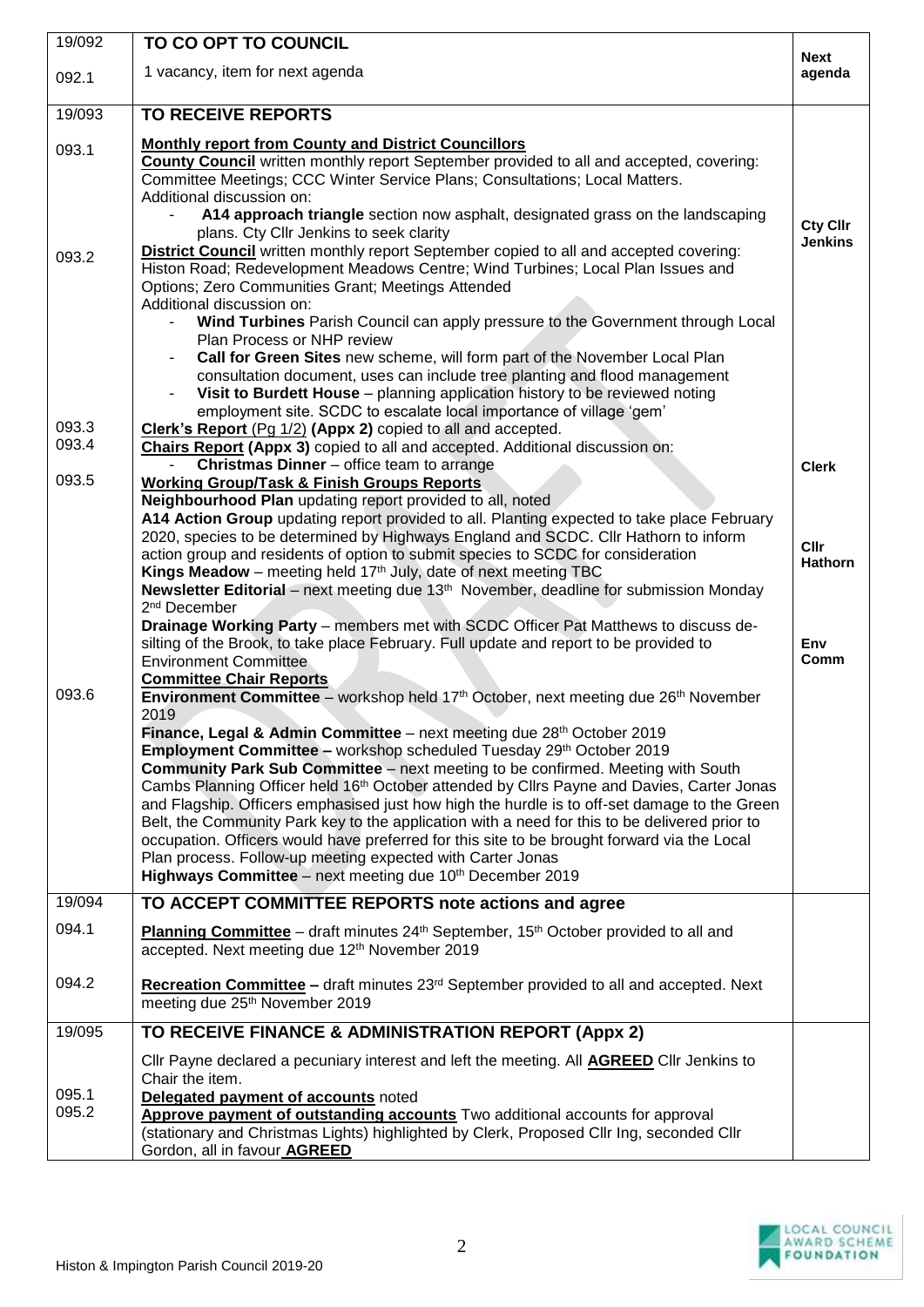| 095.3  | Amounts paid in noted                                                                                                                                                                                                                                                                                                                                                                                                                                                                                                                                                                                                                                                                                                                                                                                                                                                                                                                                                                                                                                                                                                                                                                                                                                                                                                                                                                                                                                                                 |                   |
|--------|---------------------------------------------------------------------------------------------------------------------------------------------------------------------------------------------------------------------------------------------------------------------------------------------------------------------------------------------------------------------------------------------------------------------------------------------------------------------------------------------------------------------------------------------------------------------------------------------------------------------------------------------------------------------------------------------------------------------------------------------------------------------------------------------------------------------------------------------------------------------------------------------------------------------------------------------------------------------------------------------------------------------------------------------------------------------------------------------------------------------------------------------------------------------------------------------------------------------------------------------------------------------------------------------------------------------------------------------------------------------------------------------------------------------------------------------------------------------------------------|-------------------|
|        | Cllr Payne returned to the meeting and Chair                                                                                                                                                                                                                                                                                                                                                                                                                                                                                                                                                                                                                                                                                                                                                                                                                                                                                                                                                                                                                                                                                                                                                                                                                                                                                                                                                                                                                                          |                   |
| 19/096 | <b>CLIMATE EMERGENCY</b>                                                                                                                                                                                                                                                                                                                                                                                                                                                                                                                                                                                                                                                                                                                                                                                                                                                                                                                                                                                                                                                                                                                                                                                                                                                                                                                                                                                                                                                              |                   |
| 096.1  | <b>MOTION:</b><br>As discussed at the Climate Emergency Working Party on 15th October, the Parish Council<br>approve the distribution of a Questionnaire to residents by various different means of social<br>media, mail delivery and face to face forums. In addition Histon & Impington Parish Council<br>will notify the action they are taking on Climate Emergency to other local Parish Councils,<br>SCDC, County Council, DEFRA plus an open letter to our MP in the expectation they will<br>work with Histon and Impington on this project. Proposed CIIr Hathorn                                                                                                                                                                                                                                                                                                                                                                                                                                                                                                                                                                                                                                                                                                                                                                                                                                                                                                           |                   |
|        | Cllr Hathorn outlined aspirations for Council to work together and move the community<br>forward to change perception. Questionnaire still in draft format, to be shared with Council<br>prior to publication. Proposed Cllr Hathorn, seconded Cllr Jenkins all in favour and <b>AGREED</b>                                                                                                                                                                                                                                                                                                                                                                                                                                                                                                                                                                                                                                                                                                                                                                                                                                                                                                                                                                                                                                                                                                                                                                                           |                   |
| 096.2  | <b>MOTION:</b><br>Histon & Impington Parish Council have been offered the opportunity by Cambridgeshire<br>Climate Emergency group to take part in a full community pilot of the Climate View software<br>for 20-40 people plus a day's training on Community Organisation for 8 to 15 people.<br>Proposed Cllr Hathorn.                                                                                                                                                                                                                                                                                                                                                                                                                                                                                                                                                                                                                                                                                                                                                                                                                                                                                                                                                                                                                                                                                                                                                              |                   |
|        | Proposed Cllr Hathorn, seconded Cllr Jenkins, all in favour and AGREED                                                                                                                                                                                                                                                                                                                                                                                                                                                                                                                                                                                                                                                                                                                                                                                                                                                                                                                                                                                                                                                                                                                                                                                                                                                                                                                                                                                                                |                   |
| 19/097 | <b>RECENT CORRESPONDENCE</b>                                                                                                                                                                                                                                                                                                                                                                                                                                                                                                                                                                                                                                                                                                                                                                                                                                                                                                                                                                                                                                                                                                                                                                                                                                                                                                                                                                                                                                                          |                   |
| 097.1  | <b>E-Circulation File available on request</b>                                                                                                                                                                                                                                                                                                                                                                                                                                                                                                                                                                                                                                                                                                                                                                                                                                                                                                                                                                                                                                                                                                                                                                                                                                                                                                                                                                                                                                        |                   |
| 19/098 | <b>OTHER MATTERS</b>                                                                                                                                                                                                                                                                                                                                                                                                                                                                                                                                                                                                                                                                                                                                                                                                                                                                                                                                                                                                                                                                                                                                                                                                                                                                                                                                                                                                                                                                  |                   |
| 098.1  | Histon & Impington Youth Eco Council request for funding paper provided to all (Appx 4)<br>outlining plans for Community Eco Event at St Andrews Centre Saturday 16th November                                                                                                                                                                                                                                                                                                                                                                                                                                                                                                                                                                                                                                                                                                                                                                                                                                                                                                                                                                                                                                                                                                                                                                                                                                                                                                        |                   |
|        | Request for funding of £240 for Community Eco Event - Proposed Cllr Payne, seconded<br>Cllr Carrington all in favour and <b>AGREED</b><br>Request for cover under Councils Public Liability Insurance for the Community Eco<br>Event - Propose Cllr Payne, seconded Cllr Carrington all in favour and <b>AGREED</b> , noting this<br>will reduce the funding request to £190.00, removing the cost of insurance the Youth Eco<br>Council calculated                                                                                                                                                                                                                                                                                                                                                                                                                                                                                                                                                                                                                                                                                                                                                                                                                                                                                                                                                                                                                                   |                   |
| 098.2  | A14 Action Group request for funding paper provided to all (Appx 5).                                                                                                                                                                                                                                                                                                                                                                                                                                                                                                                                                                                                                                                                                                                                                                                                                                                                                                                                                                                                                                                                                                                                                                                                                                                                                                                                                                                                                  |                   |
|        | Request for funding of £8,558.40 to fund lease of mobile air quality monitoring<br>equipment for six months and air quality analysis<br>Standing Orders suspended to allow members of the A14 Action Group to present to Council.<br>Action Group representative outlined the need to act quickly and the importance of collecting<br>data whilst the speed limit is 40mph. Aspirations for 3 months data at 40mph, 3 months at<br>70mph. Three air quality monitors along the A14 are being tracked by members so data can<br>be compared. Members are hopeful data will support the implementation of a permanent<br>50mph restriction on this stretch of the A14. SCDC monitor location being challenged but Dist<br>Cllr Hunt confirmed they cannot be modified to support PM2.5.<br>Other funding options have been explored and unsuccessful, quotes have been requested<br>and provided to Clerk, noting no other company approached would quote to lease the<br>monitor.<br>Standing Orders re-instated. Councillors urged for the proposed location and monitor<br>specification to be provided to SCDC and Highways England prior to collecting data to ensure<br>it cannot be challenged. SCDC have been challenged to install a monitor, no evidence to<br>prove one is necessary noting no legal duty for measuring PM2.5 at present. Cllr Davies<br>urged for consistency in the SCDC administration noting the green initiatives and ambitions<br>SCDC are championing | Dist Cllr<br>Hunt |
|        | Proposed Cllr Hathorn, seconded Cllr Cahn, 1 against, 1 abstention – motion passed and<br>AGREED to funding request of £8,558.40 including VAT to Histon & Impington A14 Action                                                                                                                                                                                                                                                                                                                                                                                                                                                                                                                                                                                                                                                                                                                                                                                                                                                                                                                                                                                                                                                                                                                                                                                                                                                                                                       |                   |